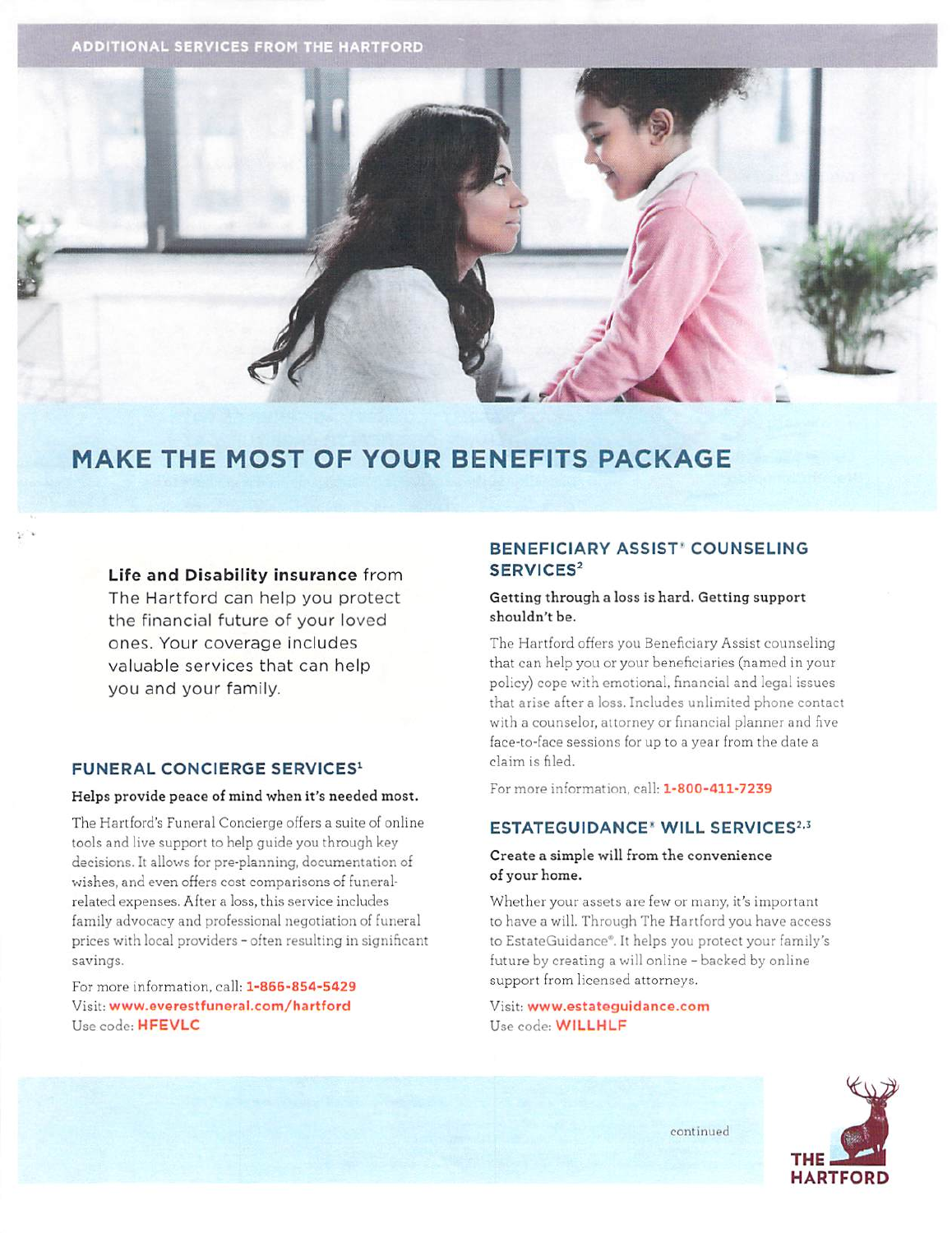# **Travel Assistance**

Call toll-free: 1-800-243-6108 From other locations. call collect: 202-828-5885 Fax: 202-331-1528

#### What to have ready:

- Your employer's name
- Your phone number
- Nature of the problem
- Your policy number
- Your Travel Assist ID number: GLD-09012

**Ability Assist<sup>®</sup> &** HealthChampion<sup>5M</sup>

Call toll-free: 1-800-96-HELPS  $(1 - 800 - 964 - 3577)$ 

(Snap a photo with a mobile device to capture information above.)

# TRAVEL ASSISTANCE WITH ID THEFT PROTECTION<sup>4</sup>

#### Even the best planned trips can be full of surprises.

Travel Assistance with ID Theft Protection includes pre-trip information to help you feel more secure while traveling. It can also help you access professionals across the globe for medical assistance when traveling 100+ miles away from home for 90 days or less. ID Theft services are available to you and your family at home or when traveling.

In case of a serious medical emergency while traveling, please obtain emergency medical services first (contact the local "911"), and then contact Travel Assistance to alert them.

# **ABILITY ASSIST\* COUNSELING SERVICES WITH HEALTHCHAMPION<sup>SM</sup> HEALTH CARE SUPPORT<sup>2,5</sup>**

#### Disability can be a challenge. Getting support doesn't have to be.

Ability Assist Counseling Services offers 24/7 access to master's- and Ph.D.- level clinicians. Includes three face-to-face visits per occurrence per year for emotional concerns and unlimited phone consultations for financial, legal and work-life concerns.

If your company provides disability coverage for less than 5,000 people. Ability Assist is available to you at any time if you're covered by Disability, Voluntary or Leave Management services with The Hartford. If your company provides disability coverage for more than 5,000 people, you'll have access to this service once you have an approved claim. See your benefits manager for details.

HealthChampion offers support if you've become disabled or are diagnosed with a critical illness. You'll receive guidance on care options, helpful resources and help with timely and fair resolution of issues.

# Visit TheHartford.com/employeebenefits

The Hartford <sup>+</sup> is The Hartford Financial Services Group, Inc. and its subsidiaries, including issuing company Hartford Life and Accident Insurance Company. Home Office is Hartford, CT. All benefits are subject to the ter and conditions of the policy. Policies underwritten by the issuing company listed above detail exclusions, limitations, reduction of benefits and terms under which the policy may be continued inforce or discontinued. £ 2018 The Hartford.

Life Form Series includes GBD-1000, GBD-1100, or state equivalent. Disability Form Series includes GBD-1000, GBD-1200, or state equivalent.

Some services may not be available in all states. For more information, visit www.TheHartford.com/employee-benefits/value-added-services.

Funeral Concierge Services are offered through Everest Funeral Package, LLC (Everest), Everest and the Everest logo are service marks of Everest Funeral Package, LLC. Everest is not affiliated with The Hartford and is not a provider of insurance services. Everest and its affiliates have no affiliation with Everest ReGroup, Ltd., Everest Reinsurance Company or any of their affiliates. The Hartford is not responsible and assumes no liability for the services provided by Everest Funeral Package, LLC, as described in these materials and reserves the right to discontinue any of these services at any time.

<sup>2</sup> EstateGuidance', BeneficiaryAssist', AbilityAssist' and HealthChampion™ are offered through The Hartford by ComPsych', ComPsych is not affiliated with The Hartford and is not a provider of insurance services.<br>ComPsych'

<sup>3</sup> The EstateGuidance\* website is secured with a GoDaddy.com WebServer Certificate. Transactions on the site are protected with up to 256-bit Secure Sockets Layer encryption. Printing of a simple will is available at an additional cost to you.

\* Travel Assistance and ID Theft Protection are provided by Generali Global Assistance, Inc. Generali is not affiliated with The Hartford and is not a provider of insurance services.

\* HealthChampion™ specialists are available during business hours only. Inquiries outside this time frame can request a callback or schedule appointment.

The Hartford's Privacy Policy is available at: www.TheHartfford.com/online-privacy-policy.

The Harford is not responsible and assumes no liability for the goods and services described in these materials and reserves the right to discontinue any of these services at any time. 4339 NS 07/18



 $-$  ban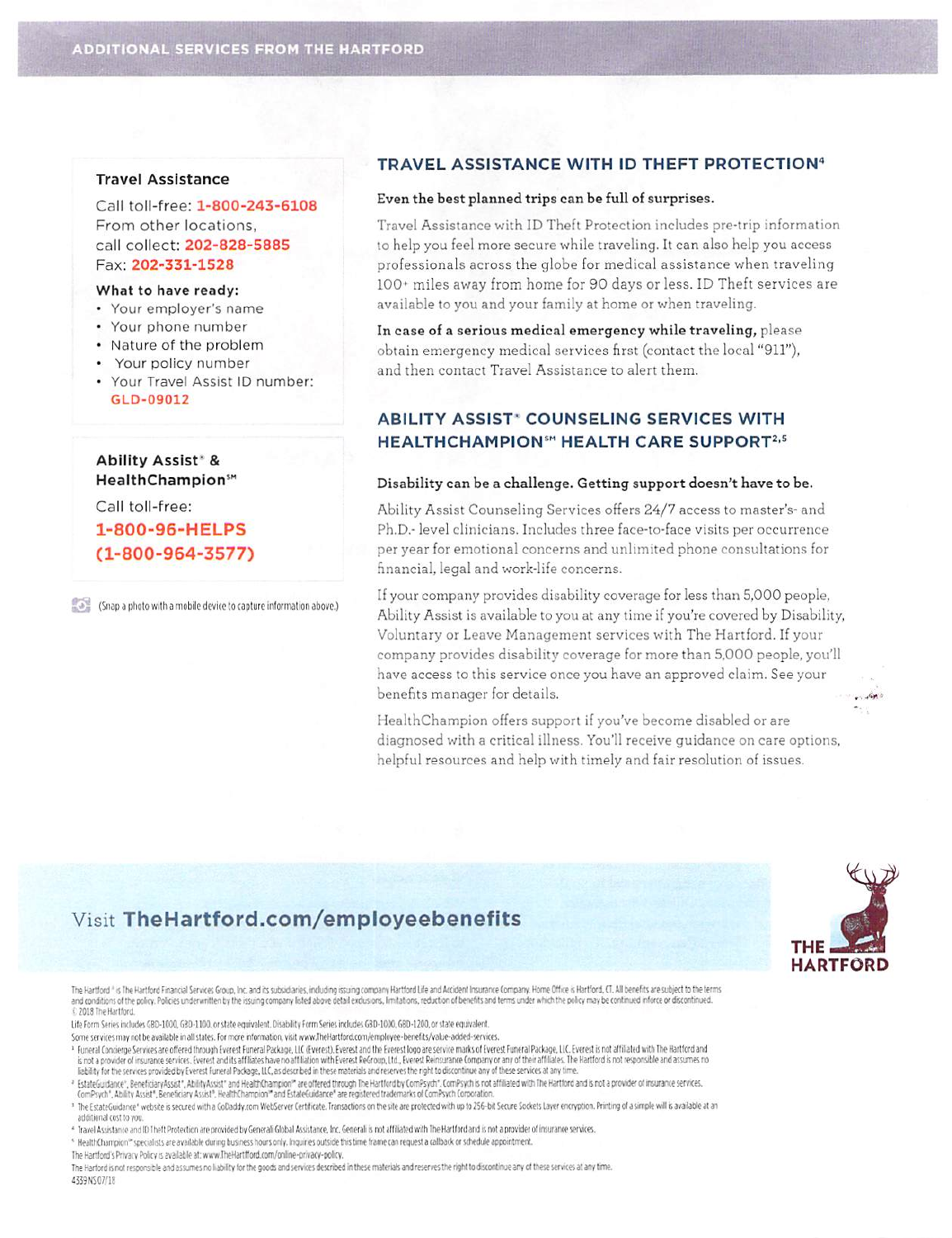

# **Davis County School District**

If you are enrolled in insurance coverage with The Hartford, you may also be eligible to receive additional services at no cost to you. These services help with challenges that come before and after a claim. Be sure to read the information provided below; The Hartford wants to be there when you need us.

# **SERVICES AVAILABLE**

| <b>COVERAGE ENROLLED IN</b>        | <b>ADDITIONAL SERVICES AVAILABLE</b>                                                                                                                                                                                                        |
|------------------------------------|---------------------------------------------------------------------------------------------------------------------------------------------------------------------------------------------------------------------------------------------|
| Accidental Death and Dismemberment | <b>Beneficiary Assist Counseling Services</b><br>Travel Assistance Services with ID Theft Protection and Assistance                                                                                                                         |
| Life                               | <b>Beneficiary Assist Counseling Services</b><br><b>EstateGuidance Will Services</b><br><b>Funeral Planning and Concierge Services</b><br>Travel Assistance Services with ID Theft Protection and Assistance<br><b>Parent Conversations</b> |

# **ASKED & ANSWERED**

### **WHAT IS BENEFICIARY ASSIST COUNSELING SERVICES?**

**Beneficiary Assist®2 Counseling Services** offers compassionate expertise to help you or your beneficiaries (those you name in your policy) cope with emotional, financial and legal issues that arise after a loss. Includes unlimited phone contact with a counselor, attorney or financial planner for up to a year, and five face-to-face sessions.

For more information on Beneficiary Assist® Counseling Services, call 1-800-411-7239.

### **WHAT IS ESTATEGUIDANCE WILL SERVICES?**

**EstateGuidance®2 Will Services** helps you protect your family's future by creating a will online—backed by online support from licensed attorneys. Your will is customized and legally binding. For more information on EstateGuidance® Will Services: www.estateguidance.com/wills Use Code: **WILLHLF** 

# **WHAT IS FUNERAL PLANNING AND CONCIERGE SERVICES?**

**Funeral Planning and Concierge Services 1** provides a suite of online tools to guide you through key decisions before a loss, including help comparing funeral-related costs. After a loss, this service includes family advocacy and professional negotiation of funeral prices with local providers—often resulting in significant financial savings.

For more information on Funeral Planning and Concierge Services:

Call 1-866-854-5429 or visit www.everestfuneral.com/hartford Use Code: **HFEVLC** 

### **WHAT IS PARENT CONVERSATIONS?**

Parent Conversations: The Estate Guidance<sup>®2</sup> Will Services and Funeral Planning and Concierge Services<sup>1</sup> may be used with your parents, step-parents, and parents-in-law. Parent Conversations can be a crucial benefit. There are many reasons to consider it:

- It helps clarify and document your parents' end-of-life decisions
- Eases the stress involved in caring for aging parents
- Places a sensitive subject within the positive context of a benefit
- Provides you with support at a time of transition and loss

For more information on Funeral Planning and Concierge Services:

Call 1-866-854-5429 or visit www.everestfuneral.com/hartford Use Code: **HFEVLC** 

For more information on EstateGuidance® Will Services:

Visit www.estateguidance.com/wills Use Code: **WILLHLF** 

### **WHAT IS TRAVEL ASSISTANCE SERVICES WITH ID THEFT PROTECTION AND ASSISTANCE?**

**Travel Assistance Services with ID Theft Protection and Assistance3** includes pre-trip information to help you feel more secure while traveling. It can also help you access medical professionals across the globe for medical assistance when traveling 100+ miles away from home for 90 days or less when unexpected detours arise. The ID theft services are available to you and your family at home or when you travel.

For more information on Travel Assistance Services or ID Theft Services: Call from United States: 1-800-243-6108 Call collect from other locations: 202-828-5885 Fax: 202-331-1528 Email: idtheft@europassistance-usa.com

Travel Assistance Identification Number: **GLD-09012**